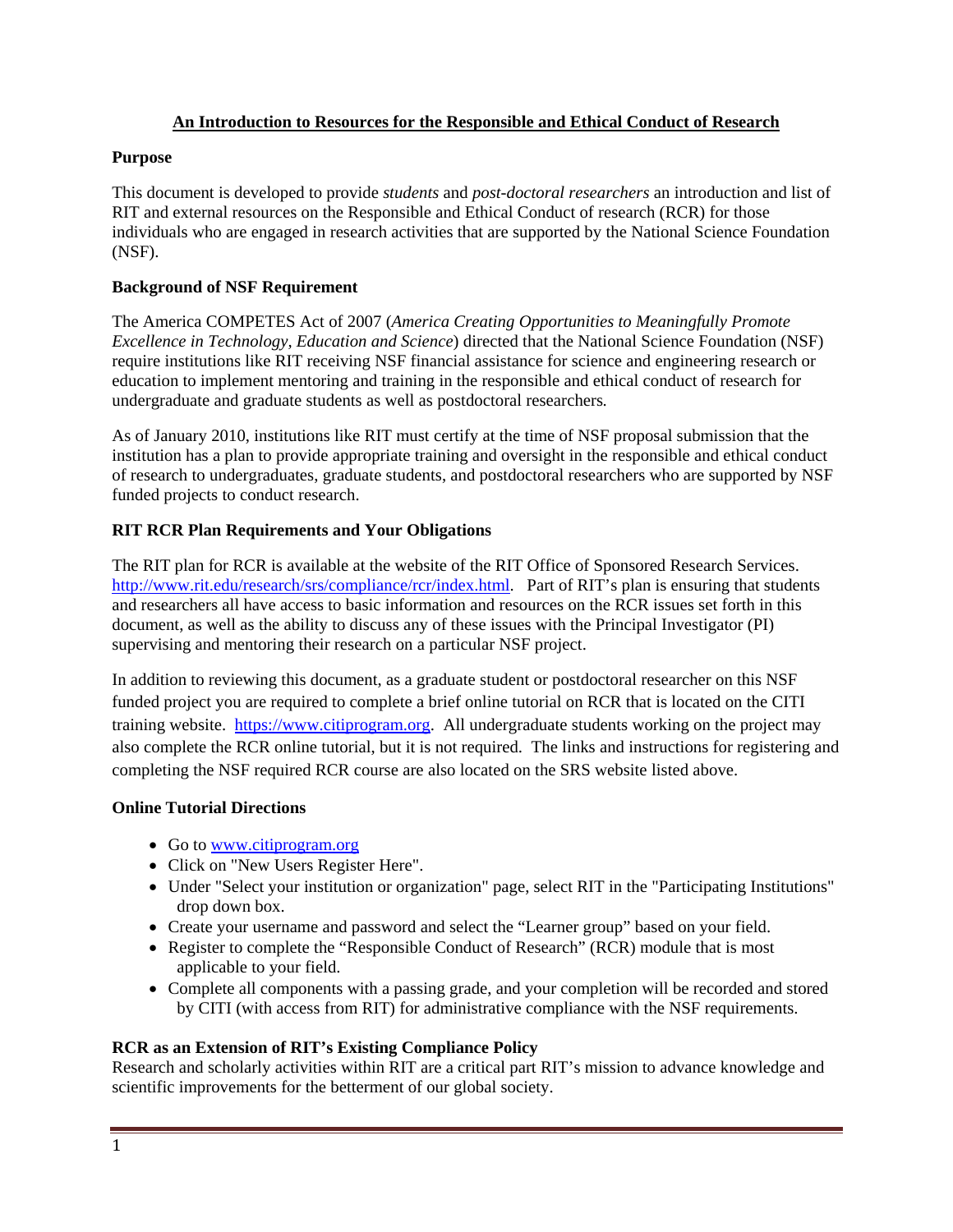Therefore, it is critical that the entire RIT research enterprise conducts its activities in a responsible manner and with the highest ethical standards if it is to preserve the trust of the public, governments, and industry partners. RCR is in some respects a specific research extension of the RIT Compliance Policy and Code of Ethical Conduct statement that: "All members of the RIT community should take effective measures to conduct themselves ethically, with integrity, and in compliance with applicable laws and regulations." http://www.rit.edu/academicaffairs/Manual/

#### **External RCR Resources that are Available**

The federal government and sponsoring agencies offer abundant RCR resources and training relative to RCR education requirements, including:

- NSF: Responsible Conduct of Research
- AAAS & NAS: Online Resource on Research Integrity and Scientific Misconduct
- NIH: NIH Requirement for Instruction in the Responsible Conduct of Research in NRSA Training Grants
- The Federal Office of Research Integrity: Introduction to the Responsible Conduct of Research
- The Federal Office of Research Integrity: RCR Educational Resources Webpage
- NIH: Training in the Responsible Conduct of Research Resources Page
- NIH: Sharing Biomedical Research Resources
- Online Ethics Center and America Competes http://www.onlineethics.org/CMS/about/UserGuide/18848.aspx
- Ethics in Science and Engineering National Clearinghouse http://www.umass.edu/sts/digitallibrary/

The Committee on Science, Engineering, and Public Policy, and the National Academy of Sciences, along with the National Academy of Engineering, and Institute of Medicine have jointly published a book on research ethics called, On Being a Scientist. The book was designed to supplement lessons in ethics provided by research supervisors and mentors. The book describes some of the personal and professional issues that researchers encounter in all lines and disciplines of their work. The book includes a number of hypothetical scenarios offering guidance in thinking about and discussing these common ethical scenarios in research. The book may be viewed and/or purchased at the National Academies Press. http://www.nap.edu/openbook.php?record\_id=12192&page=1

#### **Topics that Comprise Ethical and Responsible Conduct of Research at RIT**

RCR has an overall institutional philosophy of creating and maintaining an environment for research that conforms to the highest ethical principles, fosters intellectual honesty and integrity, and encourages scientific advances of the highest quality. Researchers of all disciplines agree that shared values of honestly conveying research information, accurately reporting findings, efficiently using resources, and objectively reporting results are the tenets of RCR. The NSF has not specified exactly what topics should be covered in meeting its RCR requirements, but the following issues are the minimum content areas that will comprise the responsible conduct of research training issues at RIT:

- **Research Misconduct**
- **Conflict of Interest and Conflict of Commitment**
- **Human Subjects in Research**
- **Research Involving Animals**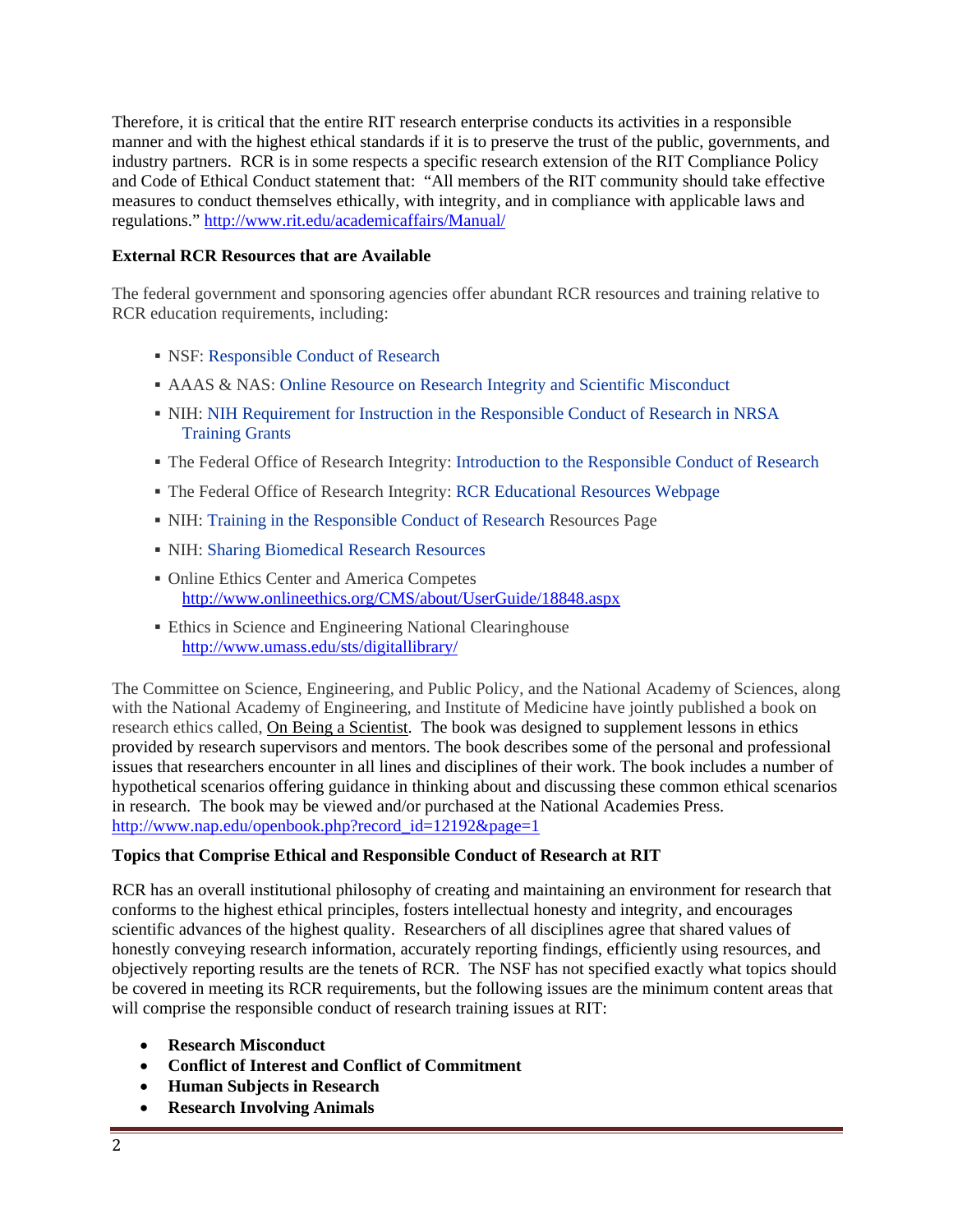- **Data Acquisition, Management, Sharing and Ownership**
- **Publication Practices, Citation, Plagiarism, and Responsible Authorship**
- **Mentor/Trainee Responsibilities**
- **Peer Review**
- **Collaborative Science**

The depth of knowledge in these areas for students will necessarily vary depending on the nature of the research discipline, the subject of the research, and the expertise of those involved in the project and mentoring the students. All students supported to conduct research on an NSF funded project are encouraged to discuss these issues with the Principal Investigator (PI) supervising their research. The PI understands that part of the supervision on this project is to discuss any applicable RCR issues. A brief summary and/or further resource links are listed below for these RCR topics.

# *A. Research Misconduct*

The Federal Office of Research Integrity (ORI) under the U.S. Department of Health and Human Services defines research misconduct as fabrication, falsification, or plagiarism in proposing, performing, or reviewing research, or in reporting research results.

- *Fabrication* is making up data or results and recording or reporting them.
- *Falsification* is manipulating research materials, equipment, or processes, or changing or omitting data or results such that the research is not accurately represented in the research record.
- *Plagiarism* is the appropriation of another person's ideas, processes, results, or words without giving appropriate credit.

Faculty and the administration of universities are responsible for maintaining the highest level of intellectual integrity and conduct in the areas of research and scholarship for their faculty, administrators, students and staff, visiting scientists and scholars, and all others under the auspices of the university. The RIT Community must report incidents of research misconduct and these complaints will be addressed pursuant to established RIT procedures. RIT's Policy on Research Misconduct is located in the RIT Policy Manual http://www.rit.edu/academicaffairs/policiesmanual/sectionC/C2.html.

# *B. Conflict of Interest and Conflict of Commitment*

RIT expects all members of its community to avoid ethical, legal, financial, or other conflicts of interest or commitment, including even the appearance of a conflict, that might impede or compromise their responsibilities or the mission of RIT (http://www.rit.edu/academicaffairs/Manual/). A Conflict of Interest can occur when the a person's personal, professional, commercial, or financial interests or activities outside of the Institute have the possibility of: compromising the employee's judgment; biasing the nature or direction of scholarship; influencing the employee's decision or behavior with respect to teaching, student affairs, promotions and appointments, use of Institute resources, interaction with human subjects, or other matters of interest to the Institute; or result in personal or a family member'sgain or advancement at the expense of the Institute.

Conflict of Commitment refers to when a person's internal or external commitments, relationships, or activities have the possibility of interfering or competing with the Institute's mission or the employee's responsibilities. All regular employees at RIT complete an annual conflict of interest disclosure. More information on that policy is available here http://www.rit.edu/academicaffairs/Manual/sectionC/C4.html and the actual disclosure process is initiated at the RIT Office of Legal Affairs website http://finweb.rit.edu/legalaffairs/individualconflict.html. Any student or postdoctoral researcher who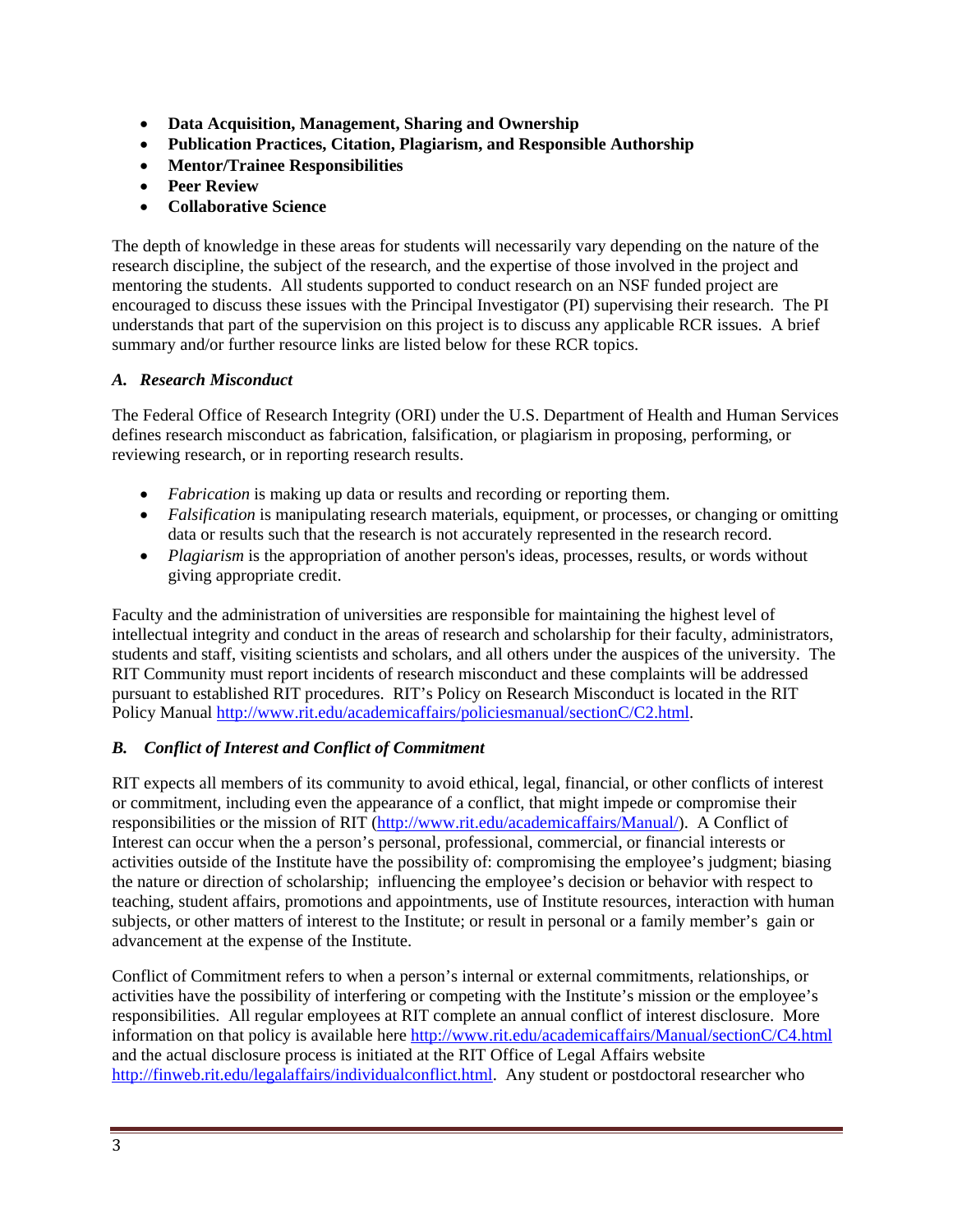believes they have a conflict of interest should discuss the matter with the PI and disclose it to the RIT Office of Legal Affairs promptly.

# *C. Research Involving Human Subjects*

Research involving human subjects is governed by strict federal regulations designed to protect the rights and welfare of human subject participating in research programs. RIT's Office of Human Subjects Research http://www.rit.edu/research/hsro/ manages all resources and compliance with Human Subjects requirements at RIT. The RIT Office of Human Subjects Research and the RIT Institutional Review Boards (IRB) were created to comply with federal regulations and to ensure protection for the rights and welfare of human research subjects.

All research or clinical investigations involving human subjects in which RIT, its staff, or its students, are involved may be subject to the authority of the IRB, regardless of funding source or other regulatory requirements. RIT's policy on human subject research is located here: http://www.rit.edu/academicaffairs/policiesmanual/sectionC/C5.html.

# *D. Research Involving Animals*

RIT seeks to maintain the highest standards for the care and use of animals in research. The use of animals in research is frequently necessary and provides important information that benefits both humans and animals. Nevertheless, while many uses of animals in research are ethical and important, animals do have an interest in avoiding pain and suffering. Research institutions are required to have an Institute Animal Care and Use Committee (IACUC) as a result of the Health Research Extension Act of 1985 (Public law 99-158). Both the USDA and the Public Health Service promulgate principles, regulations, policies, and standards pertaining to the use of animals in research and teaching. At RIT, proposed research with vertebrate animals (all fish, amphibians, reptiles, birds and mammals – except human) requires RIT IACUC advance notification and approval. Federally funded (NSF and NIH) research involving vertebrate animals also requires an NIH Animal Welfare Assurance that RIT currently does not possess. Further information on Research with animals at RIT and RIT's IACUC procedures are available at

http://www.rit.edu/research/srs/news/index.php?option=com\_content&task=view&id=411&Itemid=114.

# *E. Data Acquisition, Management, Sharing and Ownership*

The integrity of research data and the usefulness of the research it supports depend on management of attention to data detail, from initial planning through final publication. While different disciplines and types of research may differ in data management practices, there are generally accepted standards that the RIT community should be aware of and adhere to relative to data ownership, data collection, data protection and data sharing. Key considerations for data collection include using the appropriate collection method, providing attention to details of data integrity, obtaining the appropriate permissions for use of certain categories of data and the accurate and secure recording of data. Data should be maintained and secured in such a way as allow it to confirm research findings, establish priority, and be reanalyzed by other researchers. Data should be stored in such a way as to protect confidentiality, be consistent with any contract or program requirements, be secure from physical and electronic damage and destruction and be maintained for the appropriate time frame dictated by sponsor and University policies. More detailed information on data management issues specific to your discipline may be available from the professional association or organization that oversees your field of research.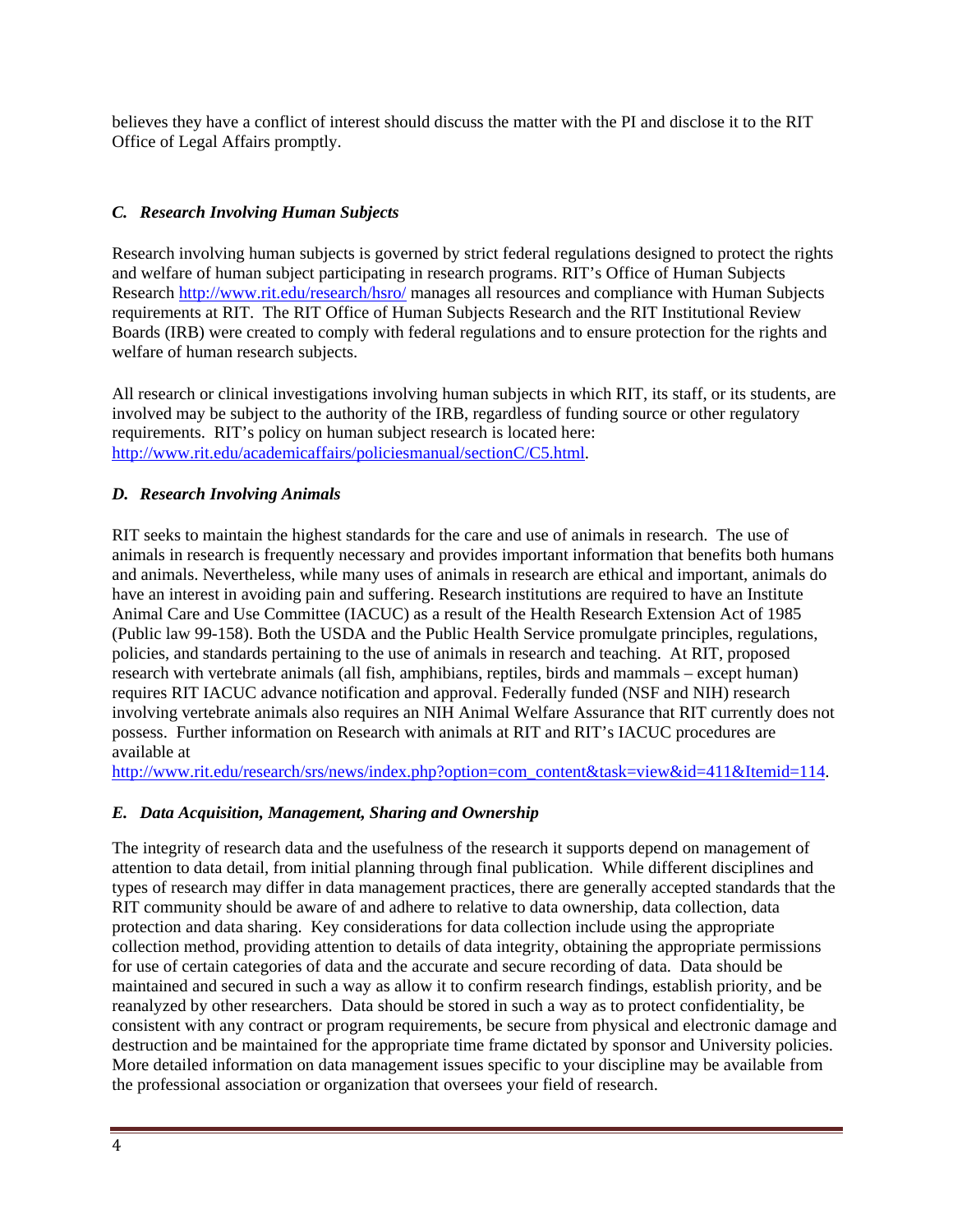# *F. Publication Practices and Responsible Authorship*

Research involves the dissemination of knowledge gained by means of publication which in today's research environment often includes the contributions of many individuals. As collaboration grows in all areas of academia, questions concerning who should be named as an author for a journal article, conference presentation, or grant proposal become more complex. The basic principle that authors should make meaningful intellectual contributions to a project is sound, but it can be difficult to apply, because of the many different possible roles in a project. Because authorship entails rights and responsibilities, contributors should not be named as authors without their knowledge or unless they review manuscripts.

The appropriate reporting of research results entails a full and fair description of the work undertaken, an accurate report of the results, and an honest and open assessment of the findings. Key ethical issues involving the submission and review of manuscripts and grant proposals include: how to appropriately acknowledge contributions on joint projects, what is expected of authors, and what is expected of reviewers. Many scientific journals have begun listing the areas of contribution of different authors and require a signed document verifying various contributions. More detailed information on publication issues specific to your discipline may be available from the professional association or organization that oversees your field of research.

# *G. Mentor/Trainee Responsibilities*

Mentor-trainee relationships begin when an experienced and an inexperienced researcher agree to work together. The experienced researcher (or faculty member) has knowledge and skills that the inexperienced researcher (or student) needs to learn. When mentors accept trainees, they assume responsibility for assuring that the persons under their supervision are appropriately and properly trained. Generally the expectations of mentoring are that:

- At least one faculty member should supervise (with mutual assent) all individuals in a laboratory who are not acknowledged independent investigators.
- Mentors should commit themselves to spend the time required for adequate supervision.
- The ratio of trainees to available mentors should be small enough to encourage close and frequent interactions concerning all aspects of research undertaken by a trainee or junior investigator, including the planning and design, data interpretation and preparation of reports.
- Trainees have both the right and responsibility to be certain that they are adequately supervised during their research training and that the research itself is performed in a manner which reflects high standards for the responsible conduct of research. If Trainees are not satisfied with their Mentor/Trainee relationship, they may contact the Dean of their college or the Dean of Graduate Studies.

# *H. Peer Review*

Peer review refers to the evaluation of your work by colleagues with similar knowledge and experience. This is an essential component of academia and research and all scientific journals subject the submitted papers to such reviews. At times, it can mean the ability for peers to replicate your research in order to offer their opinions.

The integrity of the peer review process depends on analysis that is: constructive, free from personal bias or conflict of interest, and respectful of any confidentiality concerns in the research.